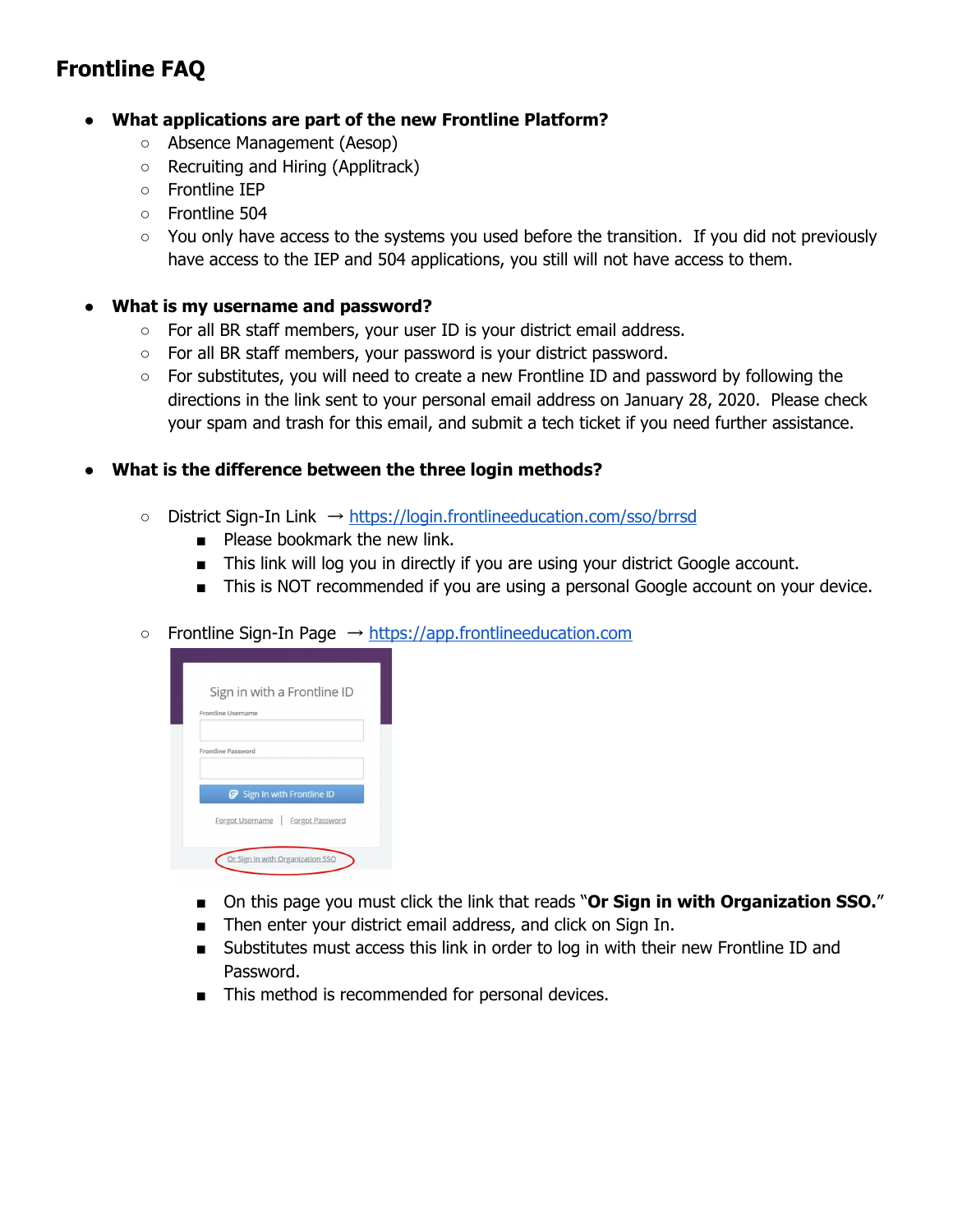$\circ$  Google App Icon  $\rightarrow$  Click on the Google Apps icon (waffle) to access the Frontline shortcut. Scroll down and select Frontline.



This shortcut is available when you are logged into your district Google account.

### **● How can I switch between applications?**

When you first log in using one of the new methods, you will be able to select an application to access.



From within an application, click on the application name in the top left corner to switch.